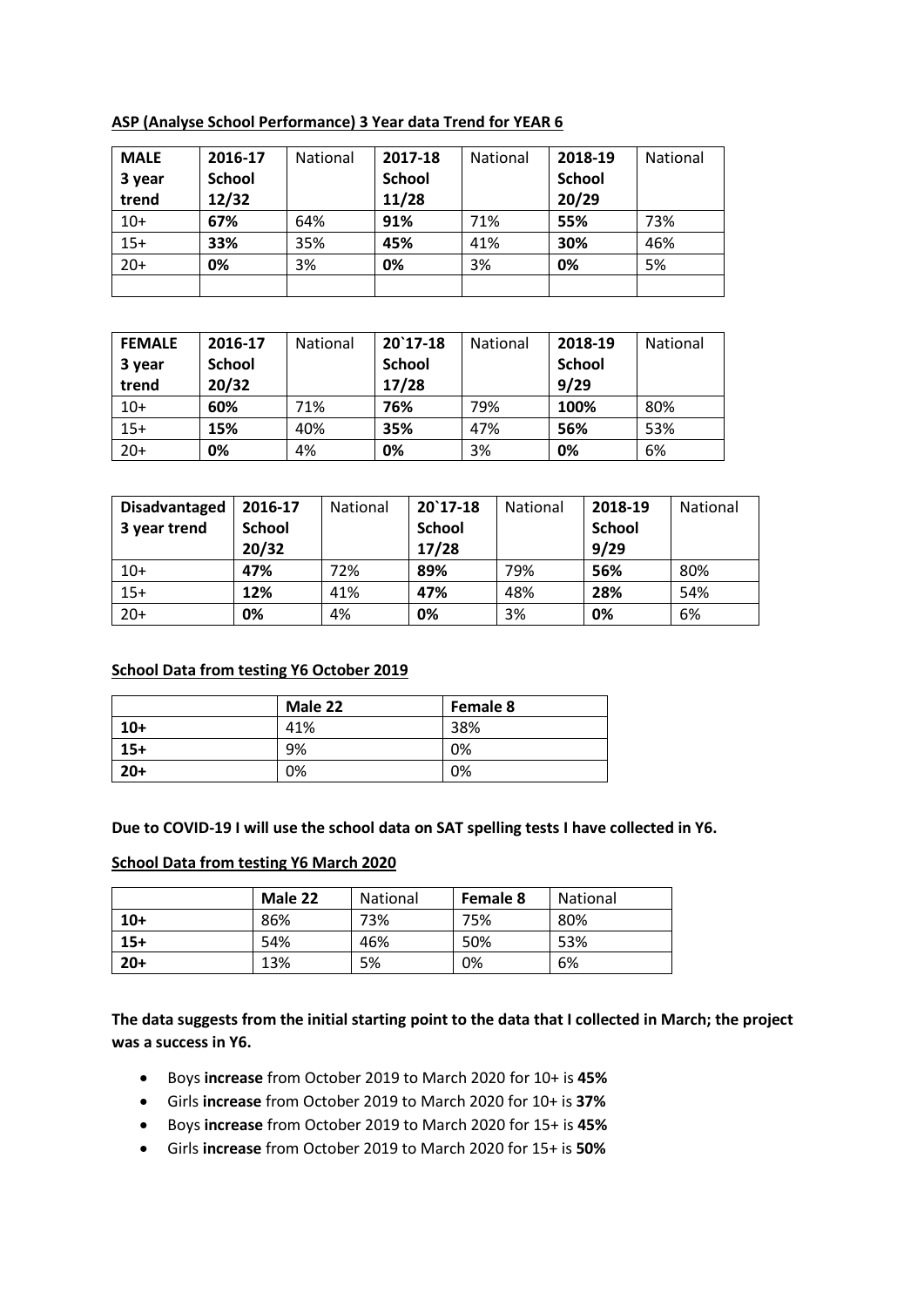- Boys **increase** from 2018-19 Spelling SAT to 2020 Spelling test for 10+ is **31%**
- Boys **increase** from 2018-19 Spelling SAT to 2020 Spelling test for 15+ is **24%**
- Girls **decrease** from 2018-19 Spelling SAT to 2020 Spelling test for 10+ is **25%**
- Girls **decrease** from 2018-19 Spelling SAT to 2020 Spelling test for 15+ is **6%**

**When drilling down in to the data results there were two girls who were at strong risk for dyslexia, which accounted for 25%, who did not reach the target of 10 spellings correct.** 

**There were five boys who were at strong risk for dyslexia, three did not reach the target of ten spellings correct, which accounted for 14%.**

| October 2019         | <b>March 2020</b>    | 2018-19              | <b>National</b> |
|----------------------|----------------------|----------------------|-----------------|
| <b>Disadvantaged</b> | <b>Disadvantaged</b> | <b>Disadvantaged</b> |                 |
| 12/30                | 12/30                | 9/29                 |                 |
| 8%                   | 75%                  | 56%                  | 80%             |
| 0%                   | 33%                  | 28%                  | 54%             |
| 0%                   | 0%                   | 0%                   | 6%              |
|                      |                      |                      |                 |

#### **Whole class data results**

|                              | 2018-2019 School | 2020 School | <b>National</b> |
|------------------------------|------------------|-------------|-----------------|
| <b>National Expectations</b> | 76%              | 80%         | 78%             |
| Greater depth                | 28%              | 37%         |                 |

**The aim was to increase the EGPS result by 3% through focusing on the spelling aspect of the test. Using the March assessment, the test results show an increase of 4%.**

#### **Phonic data 2019-2020**

**Last year National was 80%. The pass mark was 32+. A team of experts was put in to place to work with the pupils to ensure the pass rate was inline with National.**

| Phonics test 56 | September 2019 | February 2020 |
|-----------------|----------------|---------------|
| $25+$           | 0%             | 63%           |
| $32+$           | 0%             | 37%           |
|                 |                |               |

**Spelling data- Year 2**

**The evidence suggests the spelling strategies and pedagogical routes were successful. The next step for the project is to analyse the data for the pupils who are not achieving and ascertain why. Due to COVID-19 this was put on hold.**